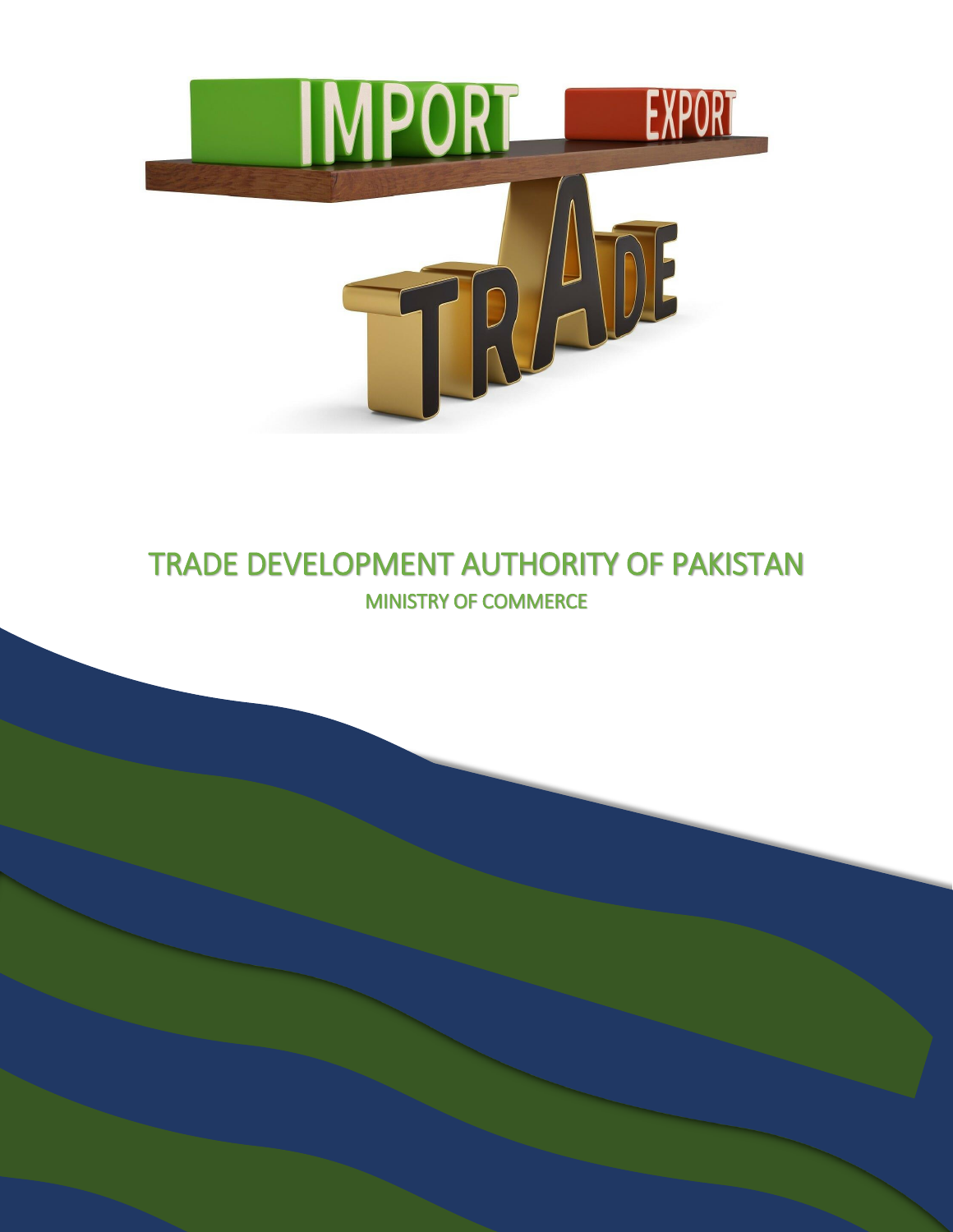# MONTHLY TRADE REPORT

NOVEMBER 2021





WWW.TDAP.GOV.PK

PAGE 2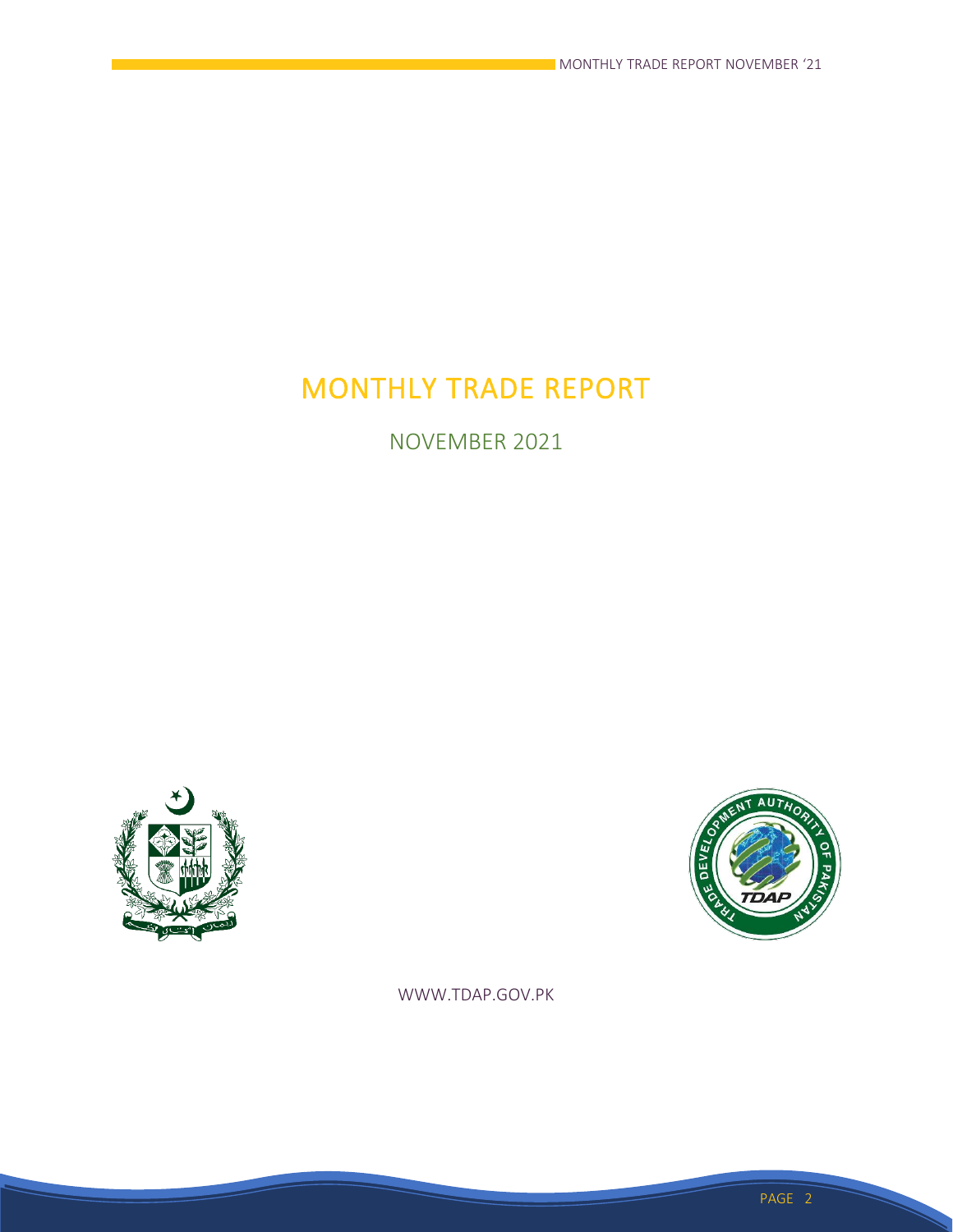### **DISCLAIMER**

The provisional data from Weboc, PBS and PRAL have been reported for information purposes only. Every effort has been made to cross-check and verify the authenticity of the data. Trade Development Authority of Pakistan, or the author(s), do not guarantee the data included in this work. All data and statistics used are correct as of  $7<sup>th</sup>$  December, 2021 and may be subject to change.

For any queries or feedback regarding this publication, please contact at:

#### TEAM LEADER

Afshan Uroos Assistant Manager afshan.uroos@tdap.gov.pk.

#### LEAD RESEARCHERS

Sajid Ali Research Associate sajid.ali@tdap.gov.pk

Asima Siddique Research Associate Asima.siddique@tdap.gov.pk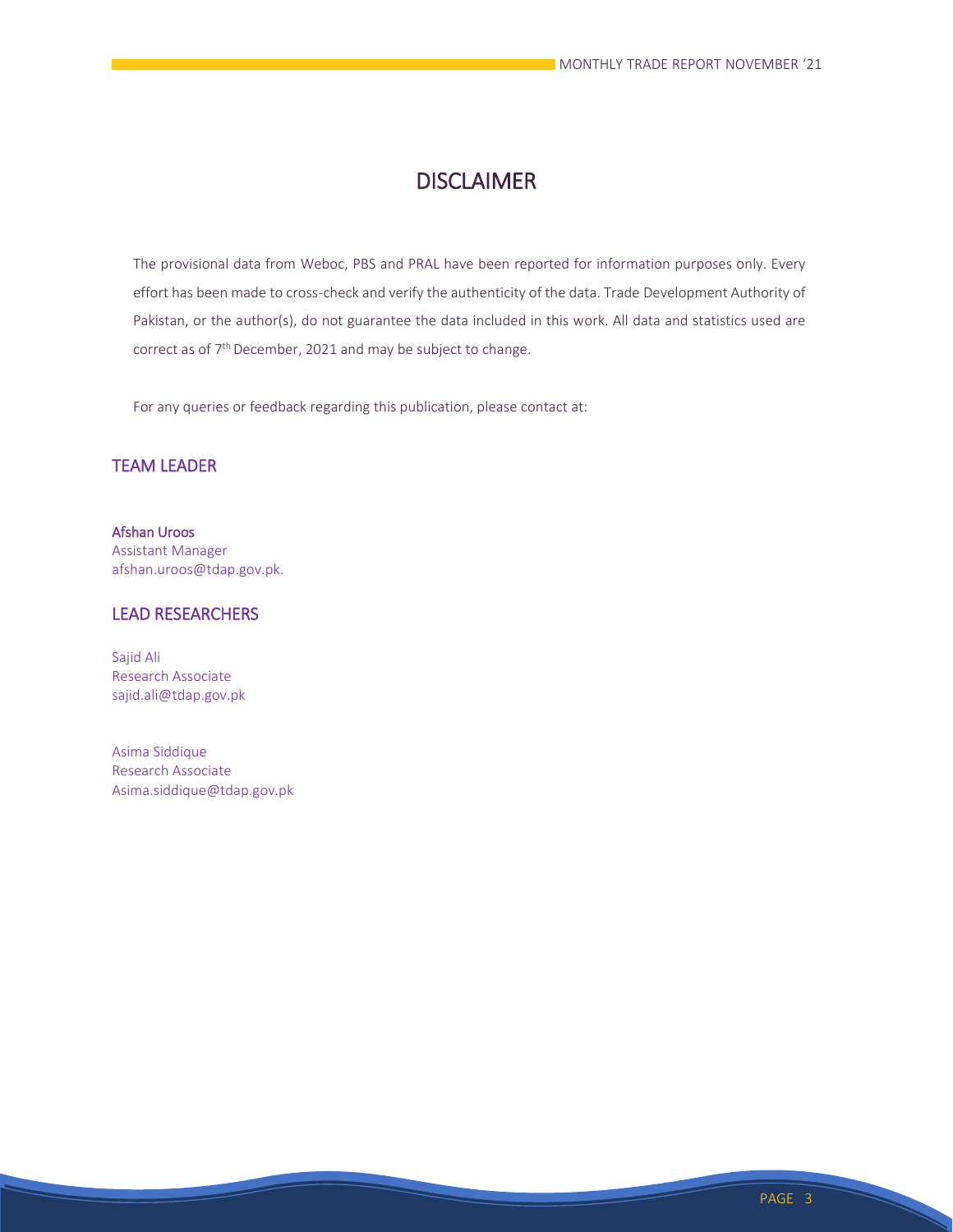### **SUMMARY**

 *\*Trade values in US\$ million*

| <b>EXPORTS SUMMARY</b> | FY 2021-22 | FY 2020-21 | <b>% CHANGE</b> |
|------------------------|------------|------------|-----------------|
| November 2021          | 2.884      | 2.171      | 32.84%          |
| July- November 2021    | 12.344     | 9 744      | 26.68%          |

| <b>IMPORTS SUMMARY</b> | FY 2021-22 | FY 2020-21 | I % CHANGE |
|------------------------|------------|------------|------------|
| November 2021          | 7.847      | 4.292      | 82.83%     |
| July-November 2021     | 32.934     | 19.468     | 69.17%     |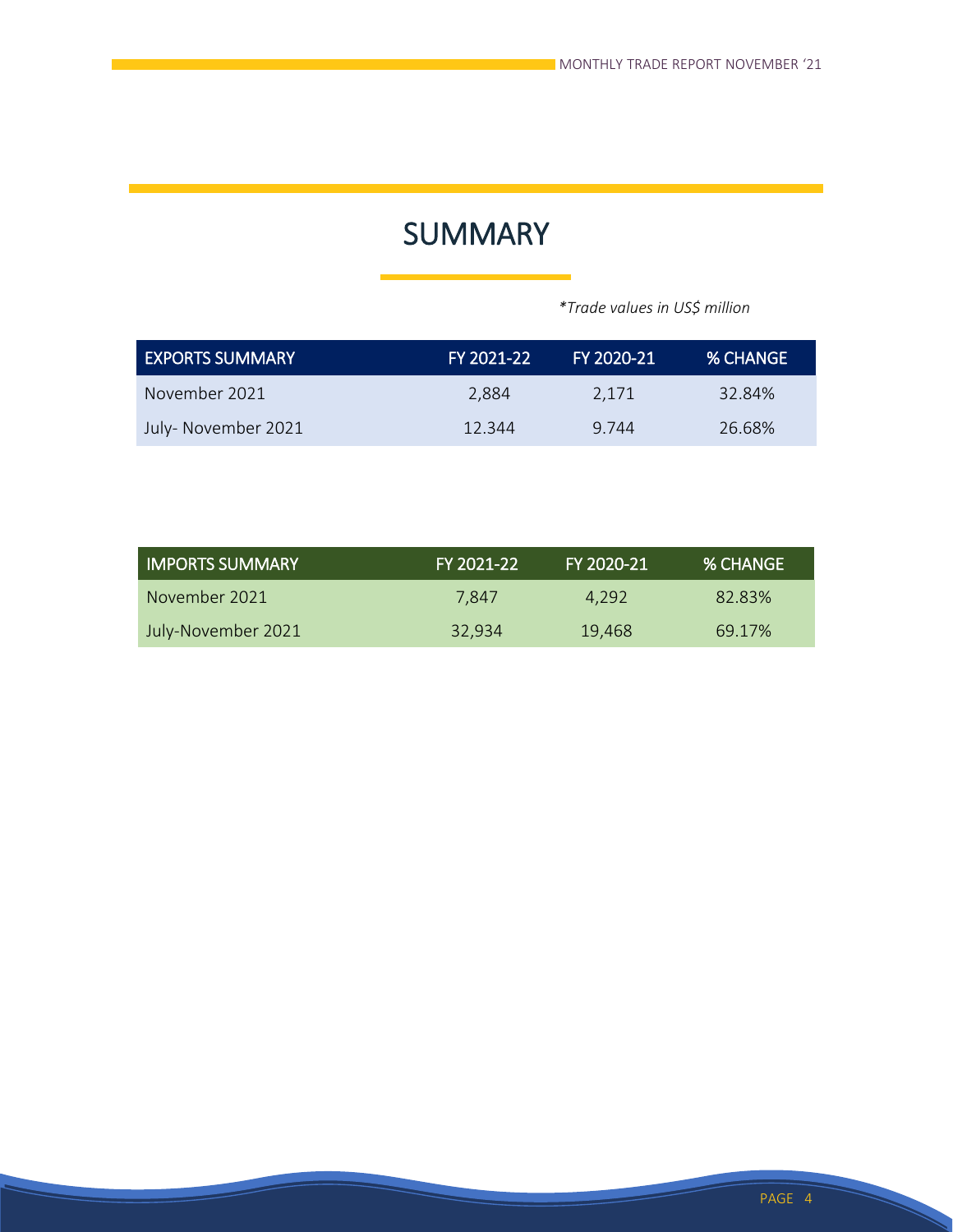# EXPORT PROFILE

*\*Trade values in US\$ million*

### TOP PARTNER COUNTRIES SHOWING INCREASE

| <b>COUNTRY</b>       | <b>NOV 2021</b> | <b>NOV 2020</b> | <b>% CHANGE</b> |
|----------------------|-----------------|-----------------|-----------------|
| UNITED STATES        | 633.92          | 428.24          | 48%             |
| <b>CHINA</b>         | 353.39          | 272.70          | 30%             |
| UNITED KINGDOM       | 184.72          | 171.23          | 8%              |
| <b>GERMANY</b>       | 165.94          | 128.04          | 30%             |
| UNITED ARAB EMIRATES | 144.54          | 73.70           | 96%             |
| <b>NETHERLANDS</b>   | 138.14          | 94.37           | 46%             |
| SAPIN                | 108.71          | 82.56           | 32%             |
| <b>ITALY</b>         | 92.65           | 66.33           | 40%             |
| <b>BANGLADESH</b>    | 90.10           | 48.20           | 87%             |
| <b>BELGIUM</b>       | 76.49           | 45.49           | 68%             |

#### TOP PARTNER COUNTRIES SHOWING DECREASE

| <b>COUNTRY</b>          | <b>NOV 2021</b> | <b>NOV 2020</b> | <b>% CHANGE</b> |
|-------------------------|-----------------|-----------------|-----------------|
| <b>AFGHANISTAN</b>      | 70.92           | 80.06           | $-11%$          |
| <b>INDONESIA</b>        | 16.96           | 19.26           | $-12%$          |
| <b>VIET NAM</b>         | 12.12           | 34.48           | $-65%$          |
| <b>HONG KONG, CHINA</b> | 3.94            | 27.27           | $-86%$          |
| <b>CROATIA</b>          | 1.19            | 1.40            | $-15%$          |
| <b>CAMEROON</b>         | 0.80            | 0.91            | $-12%$          |
| <b>BENIN</b>            | 0.66            | 3.54            | $-81%$          |
| <b>ALBANIA</b>          | 0.62            | 0.85            | $-28%$          |
| <b>ZIMBABWE</b>         | 0.51            | 0.93            | -45%            |
| <b>BOTSWANA</b>         | 0.26            | 0.61            | $-58%$          |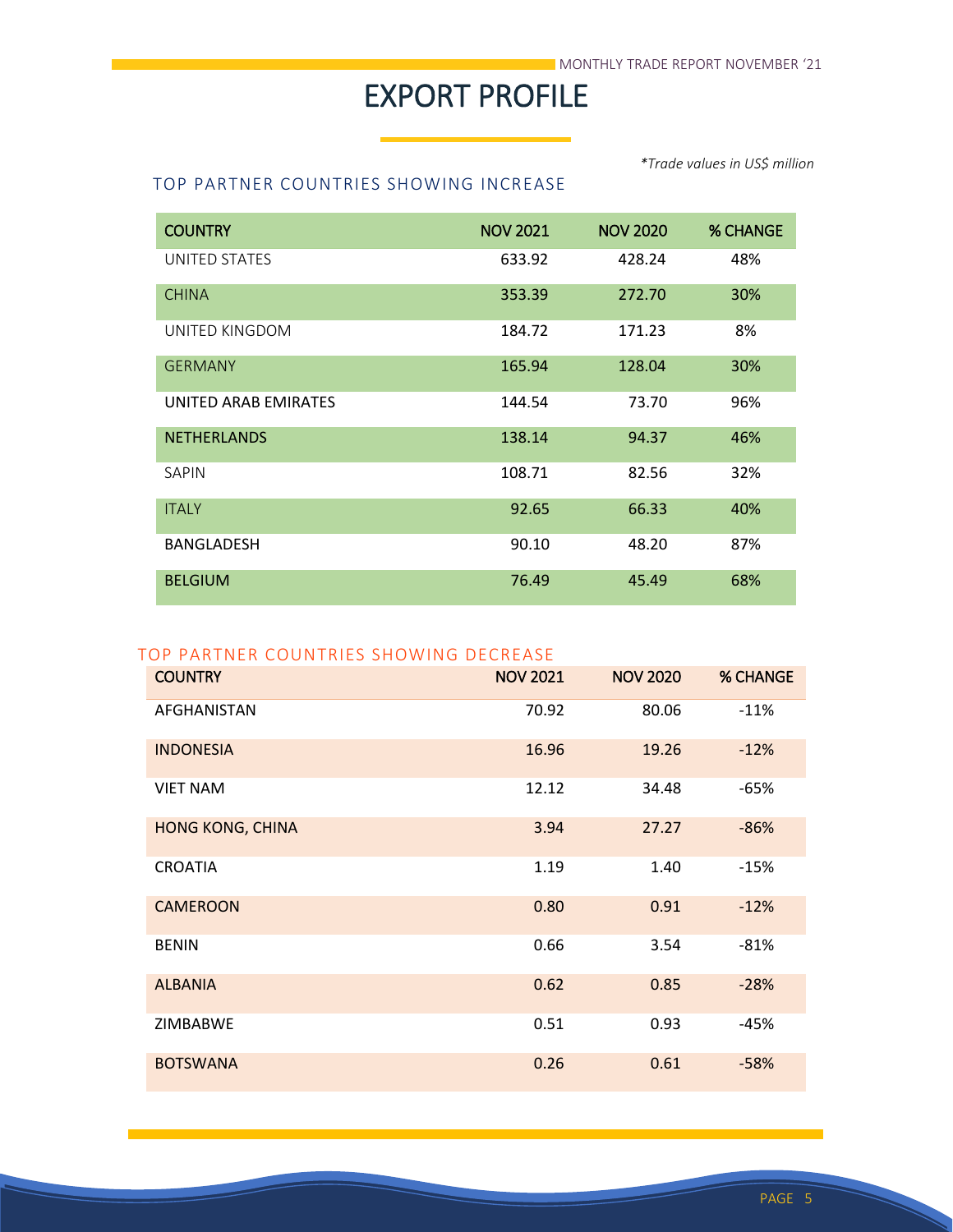|           | TOP GROWING COMMODITIES                              |                 |                 |                 |
|-----------|------------------------------------------------------|-----------------|-----------------|-----------------|
| <b>HS</b> | <b>PRODUCTS</b>                                      | <b>NOV 2021</b> | <b>NOV 2020</b> | <b>% CHANGE</b> |
| 6302      | <b>BED SHEETS</b>                                    | 318.09          | 238.67          | 33%             |
| 6203      | <b>COTTON</b>                                        | 266.23          | 207.87          | 28%             |
| 1006      | Rice                                                 | 236.54          | 233.19          | 1%              |
| 5205      | MEASURING LESS THAN 714.29 DECITEX                   | 102.44          | 71.17           | 44%             |
| 5209      | <b>DENIM</b>                                         | 92.53           | 66.06           | 40%             |
| 6103      | OF OTHER TEXTILE MATERIALS                           | 82.73           | 56.46           | 47%             |
| 7403      | <b>COPPER-ZINC BASE ALLOYS (BRASS)</b>               | 76.34           | 44.40           | 72%             |
| 4203      | JACKETS, LEATHER OR OF COMPOSITION<br><b>LEATHER</b> | 65.49           | 52.54           | 25%             |
| 5208      | PLAIN WEAVE, WEIGHING MORE THAN 100<br>G/M2          | 51.81           | 41.95           | 23%             |
| 1207      | <b>SESAMUM SEEDS</b>                                 | 45.04           | 12.96           | 248%            |

#### TOP DECREASING COMMODITIES

| <b>PRODUCTS</b>                                                                        | <b>NOV 2021</b> | <b>NOV 2020</b> | <b>% CHANGE</b> |
|----------------------------------------------------------------------------------------|-----------------|-----------------|-----------------|
| DEXTROSE AND SALINE INFUSION SOLUTION                                                  | 11.57           | 12.43           | -7%             |
| Seabream (Sparidae)                                                                    | 9.35            | 11.56           | $-19%$          |
| FRESH, Mangos, Mangoes Pulp, Guava,                                                    | 7.875           | 12.362          | $-36%$          |
| Flat-rolled products of iron or non-alloy steel, of a<br>width $>=600$ mm              | 3.001           | 4.47            | $-33%$          |
| Vegetables, uncooked or cooked by steaming or<br>boiling in water, frozen              | 0.81            | 0.88            | -8%             |
| Fowls of the species Gallus domesticus (chicken)                                       | 0.36            | 1.42            | $-74%$          |
| <b>POLYCARBONATES</b>                                                                  | 0.25            | 21.23           | -99%            |
| Instruments and appliances used in medical,<br>surgical, dental or veterinary sciences | 0.04            | 0.08            | $-49%$          |
| Carrots, turnips, salad beetroot, salsify, celeriac,<br>radishes                       | 0.001           | 0.020           | -93%            |
| Leguminous vegetables, shelled or unshelled,<br>fresh or chilled                       | 0.005           | 0.05            | $-90%$          |
|                                                                                        |                 |                 |                 |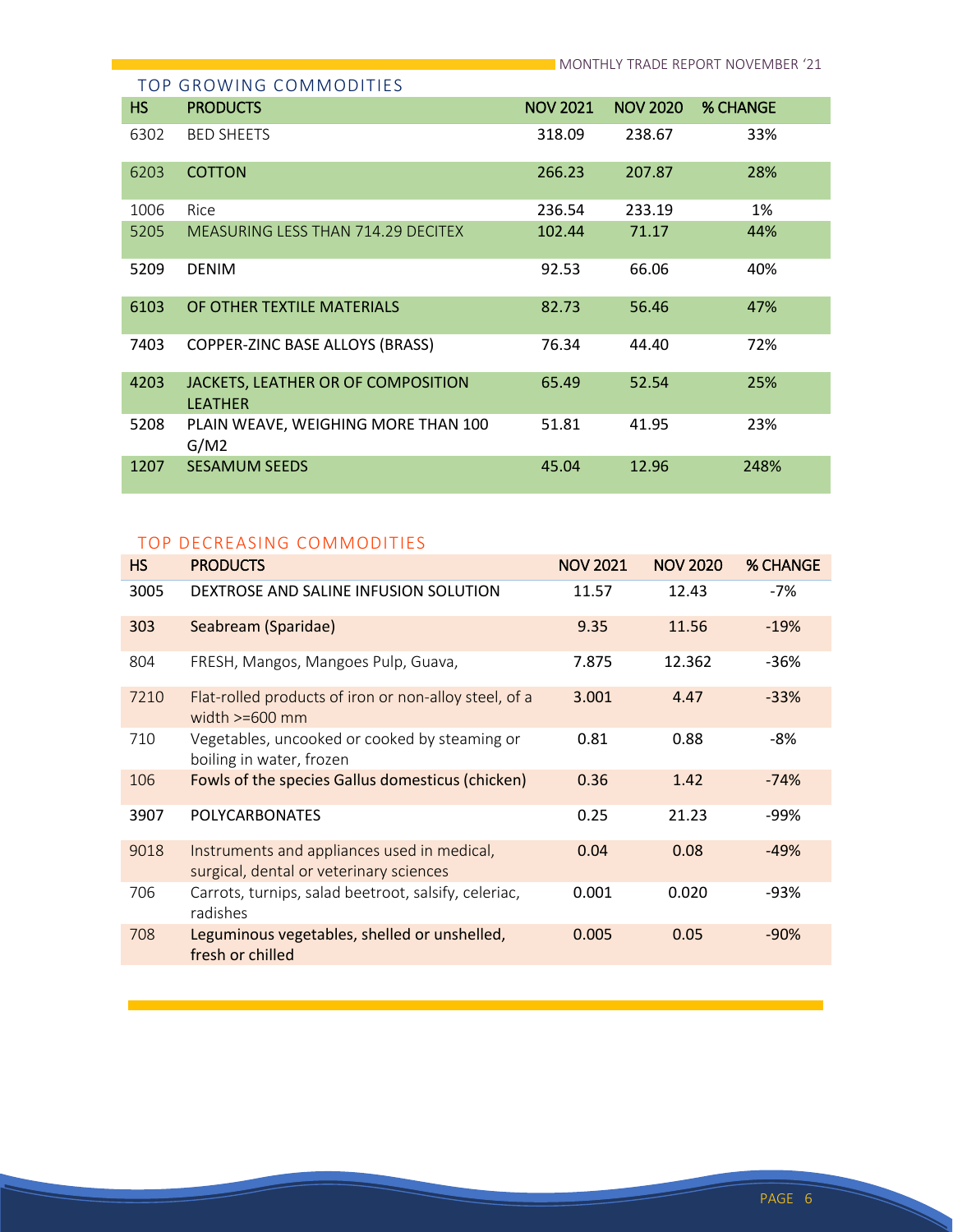## IMPORT PROFILE

*\*Trade values in US\$ million*

#### TOP PARTNER COUNTRIES SHOWING INCREASE

| <b>COUNTRY</b>       | <b>NOV 2021</b> | <b>NOV 2020</b> | <b>% CHANGE</b> |
|----------------------|-----------------|-----------------|-----------------|
| China                | 2249.16         | 1111.49         | 102%            |
| United Arab Emirates | 822.85          | 315.87          | 161%            |
| Afghanistan          | 117.98          | 68.93           | 71%             |
| Saudi Arabia         | 376.76          | 206.33          | 83%             |
| <b>United States</b> | 491.24          | 254.69          | 93%             |
| Kuwait               | 332.04          | 105.45          | 215%            |
| Qatar                | 235.40          | 146.83          | 60%             |
| Japan                | 181.06          | 112.29          | 61%             |
| Thailand             | 176.52          | 57.75           | 206%            |
| South Africa         | 160.85          | 93.51           | 72%             |

#### TOP PARTNER COUNTRIES SHOWING DECREASE

| <b>COUNTRY</b>            | <b>NOV 2021</b> | <b>NOV 2020</b> | <b>% CHANGE</b> |
|---------------------------|-----------------|-----------------|-----------------|
| Germany                   | 78.41           | 90.03           | $-13%$          |
| <b>Turkey</b>             | 42.48           | 57.23           | $-26%$          |
| Canada                    | 19.54           | 41.51           | -53%            |
|                           |                 |                 |                 |
| India                     | 33.45           | 36.14           | $-7%$           |
| Switzerland               | 18.82           | 26.03           | $-28%$          |
| <b>Russian Federation</b> | 39.25           | 93.20           | $-58%$          |
| Sri Lanka                 | 5.38            | 16.35           | $-67%$          |
| <b>Mexico</b>             | 4.61            | 9.24            | $-50%$          |
| Uganda                    | 2.24            | 4.01            | $-44%$          |
| Greece                    | 1.99            | 3.10            | $-36%$          |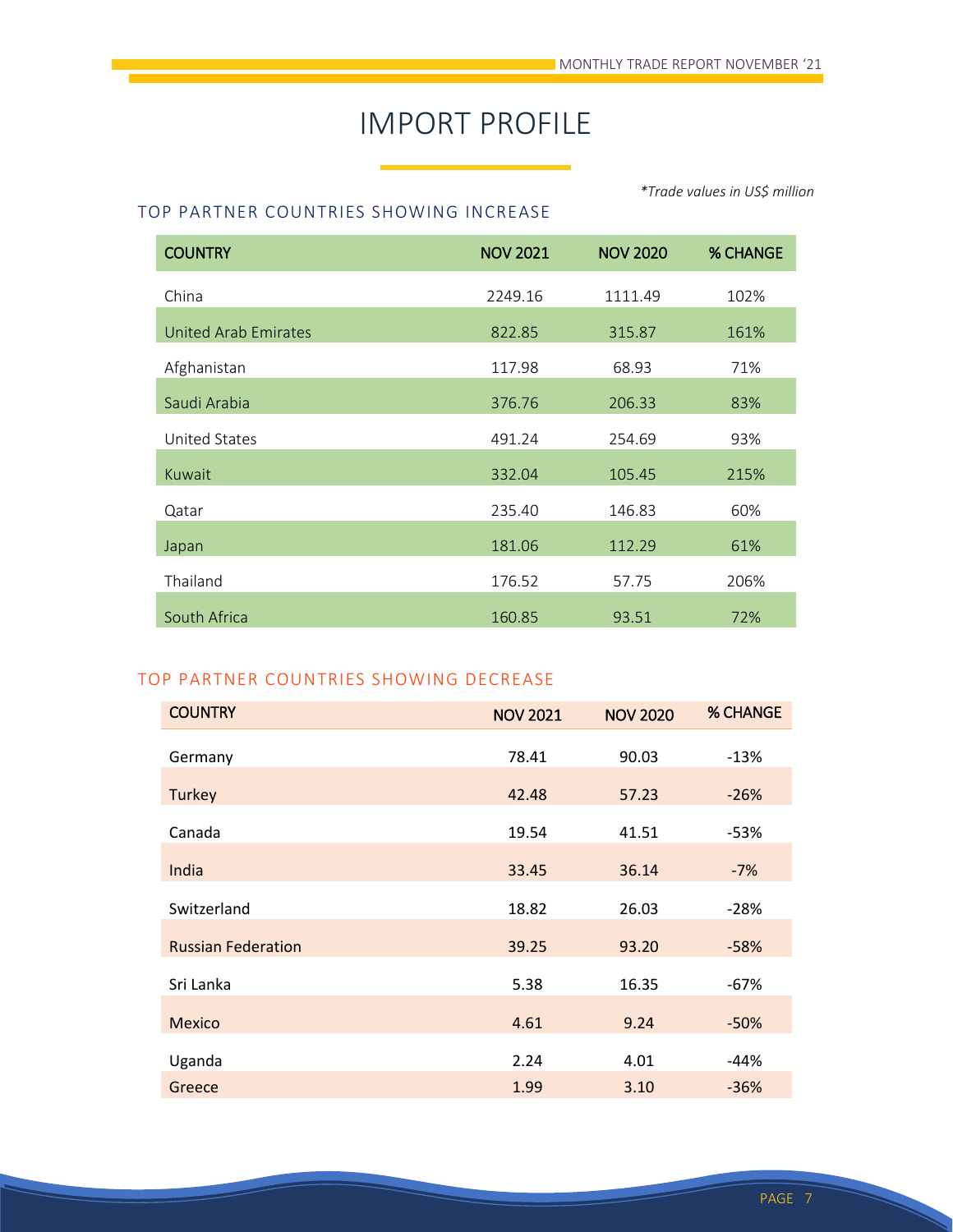### TOP GROWING COMMODITIES

| <b>HS</b> | <b>PRODUCTS</b>                                                                                     | <b>NOV 2021</b> | <b>NOV 2020</b> | <b>% CHANGE</b> |
|-----------|-----------------------------------------------------------------------------------------------------|-----------------|-----------------|-----------------|
| 2710      | Petroleum oils and oils obtained from<br>bituminous minerals (excluding crude)                      | 1245.01         | 304.67          | 309%            |
| 2709      | Petroleum oils and oils obtained from<br>bituminous minerals (excluding crude)                      | 453.12          | 40.84           | 1010%           |
| 2711      | Petroleum gas and other gaseous<br>hydrocarbons                                                     | 477.28          | 262.27          | 82%             |
| 1511      | Palm oil and its fractions, whether or not<br>refined                                               | 389.58          | 212.44          | 83%             |
| 2701      | Coal; briquettes, ovoids and similar solid fuels<br>manufactured from coal                          | 224.04          | 118.18          | 90%             |
| 3002      | Human blood; animal blood prepared for<br>therapeutic, prophylactic or diagnostic uses;<br>antisera | 625.70          | 28.61           | 2087%           |
| 8703      | Motor cars and other motor vehicles                                                                 | 195.75          | 22.26           | 779%            |
| 5201      | Cotton, neither carded nor combed                                                                   | 177.32          | 84.77           | 109%            |
| 7308      | Structures and parts of structures "e.g.,<br>bridges                                                | 15.48           | 11.82           | -76%            |
| 3902      | Polymers of propylene or of other olefins, in<br>primary forms                                      | 97.67           | 60.75           | 61%             |

### TOP DECREASING COMMODITIES

| <b>HS</b> | <b>PRODUCTS</b>                                                                                        | <b>NOV 2021</b> | <b>NOV 2020</b> | % CHANGE |
|-----------|--------------------------------------------------------------------------------------------------------|-----------------|-----------------|----------|
| 1001      | Wheat and meslin                                                                                       | 105.41          | 190.61          | -45%     |
| 0713      | Dried leguminous vegetables, shelled, whether or<br>not skinned                                        | 41.46           | 44.10           | $-6%$    |
| 4011      | New pneumatic tyres, of rubber                                                                         | 21.54           | 39.41           | -45%     |
| 1201      | Soya beans, whether or not broken                                                                      | 27.79           | 63.95           | $-57%$   |
| 4011      | New pneumatic tyres, of rubber                                                                         | 21.54           | 39.41           | $-45%$   |
| 0404      | Whey, whether or not concentrated or containing<br>added sugar or other sweetening matter;<br>products | 2.01            | 2.25            | $-11%$   |
| 2933      | Heterocyclic compounds with nitrogen hetero-<br>atom[s]                                                | 16.55           | 16.84           | $-2\%$   |
| 5603      | Nonwovens, wether or not impregnated, coated<br>converted or laminated, n.e.s.                         | 5.82            | 6.59            | $-12%$   |
| 3822      | Diagnostic or laboratory reagents on a backing,<br>prepared diagnostic or laboratory reagents          | 14.80           | 14.97           | $-1\%$   |
| 2106      | Food preparations, n.e.s.                                                                              | 6.54            | 7.03            | $-7%$    |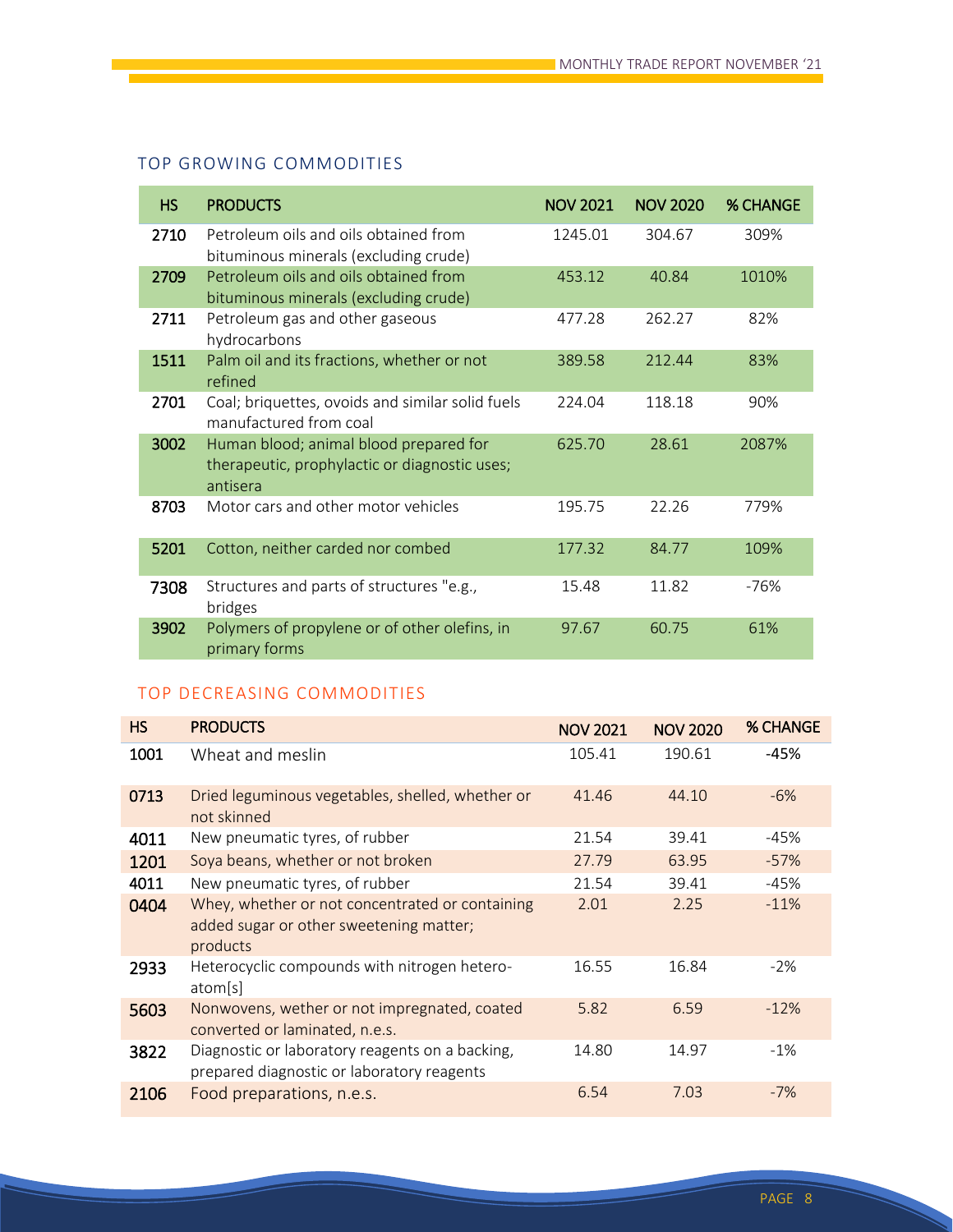# SUMMARY OF SERVICES SECTOR

 *\*Trade values in US\$ million*

| <b>EXPORTS SUMMARY</b> | FY 2021-22 | FY 2020-21 | <b>% CHANGE</b> |
|------------------------|------------|------------|-----------------|
| October 2021           | 532.07     | 432.07     | 23.14           |
| July-October           | 2,122.19   | 1,708.04   | 24.25           |

| LIMPORTS SUMMARY | FY 2021-22 | FY 2020-22 | <b>% CHANGE</b> |
|------------------|------------|------------|-----------------|
| October 2021     | 814.09     | 649.06     | 25.43           |
| July-October     | 3,164.33   | 2.485.15   | 27.33           |